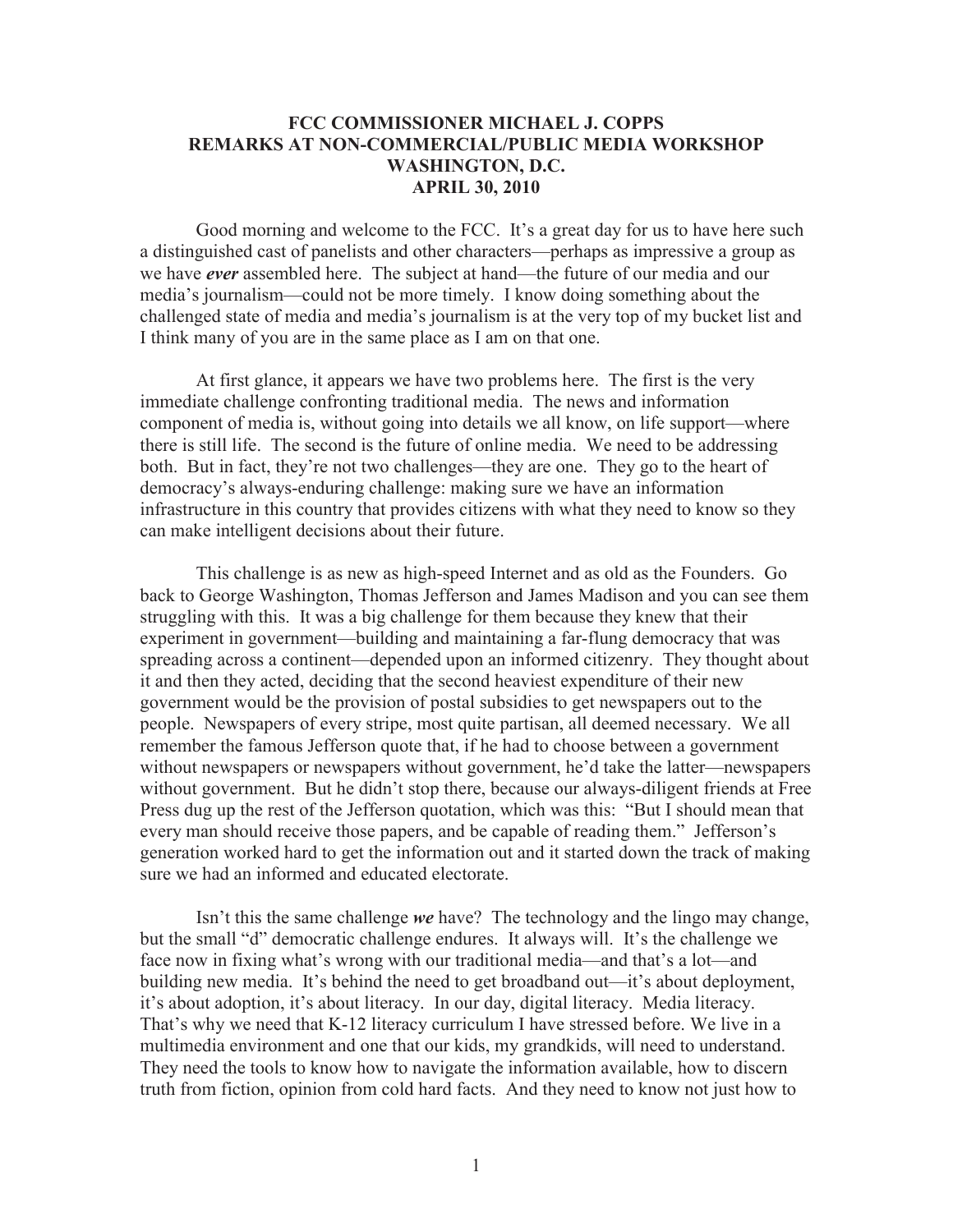use new media, but how new media can use—or misuse—them. I am pleased that our new National Broadband Plan tees this issue up.

Public media is the jewel of American broadcasting. Public media appeals so often to the better angels of our nature and you folks from public media take so seriously your role to use the people's airwaves for real national purposes. Don't get me wrong— I'm not here to say you're perfect or there aren't things left undone, but what you have accomplished—with the poverty of public support you endure—is amazing. I get embarrassed every time I think about the average per capita, per annum government expenditure on supporting public media. It's \$1.35! As someone remarked, that cup of coffee you brought in here this morning cost more than that. Compared with the \$50, \$75, \$100 and more of per capita, per annum support other democracies put into quality media, it's really paltry. And it is totally inadequate to the needs of the nation.

Even without adequate support, good things continue and promising new developments seem to be proliferating. I had the chance recently to have a dialogue with the Corporation for Public Broadcasting's board—and I would be remiss if I didn't thank Ernie Wilson for his leadership and dedicated service of that august assemblage of leaders. I was particularly pleased to learn that the CPB has recently announced a \$10.5 million investment in Local Journalism Centers to promote collaborative reporting on issues of concern to individual communities. Quality news experiments are being conducted across the country. This is a great sign of innovation and creativity working with new media. I think it's critically important that there are more, not less, journalists on the beat, reporting on the stories that are necessary to our everyday lives. This is a commitment that Knight Foundation and Ford Foundation, among many others, have made and we are grateful for your forward thinking in working to fill the significant gaps.

But with each finger that is plugged into the dike, 15-20 more leaks spring up. So in addition to all the wonderful experiments going on to build successful models for getting honest-to-god journalism out to our citizens, we need to be open to talking about the enhancement of public support for public media. We need a robust dialogue across the country, like we are having here today, thinking about and talking about what role Public Media and non-commercial media should play and how the government might be involved in a constructive way. This has to be an important part of our national dialogue on the future of media, the future of journalism. Oh, sure, the talking heads of raging cable and gabfest radio will try to put you on the defensive—you're "regulators" or "Maoists" or whatever other labels they can think of to avoid the issue and to enflame the people. My advice: we need to stop playing defense and get on the offense. Worry less about labels and more about substance. *What we have in this country right now with too much of our media is a bad case of substance abuse.* Facts go undug. Investigative journalism is an endangered species. Far fewer reporters walk the beat. So we turn to opinion. Now I love opinion. I have many of my own. Each of us is entitled to our own set of opinions. Each of us is *not* entitled to our own set of facts. That's why doing something about the news—real news—is so important. This place, the FCC, can start with broadcast and figure ways to make sure the public airwaves are providing more than infotainment, more than "if it bleeds it leads" local news, and more coverage of what